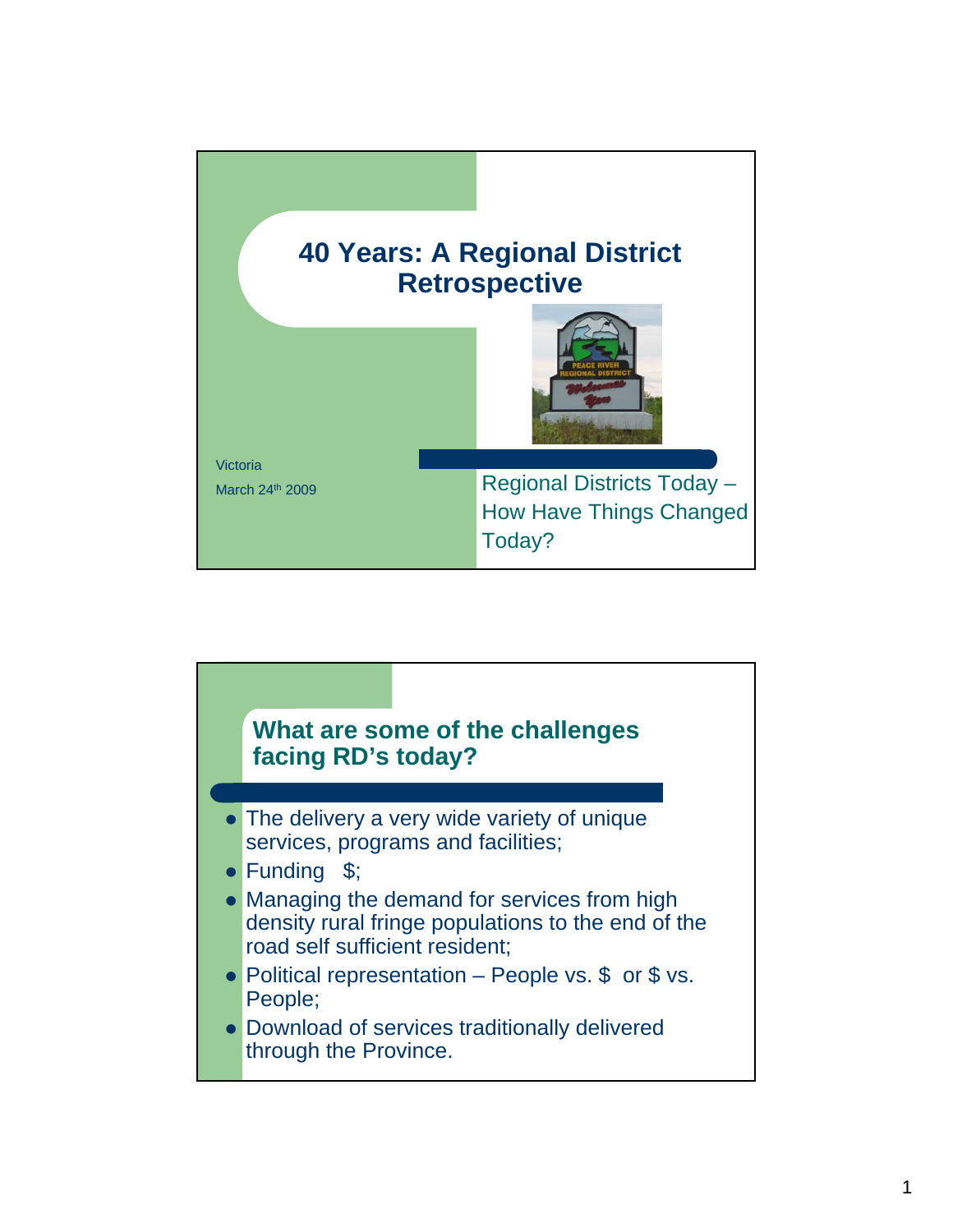## **How has the public understanding of the role of RD's evolved from 40 years ago?**



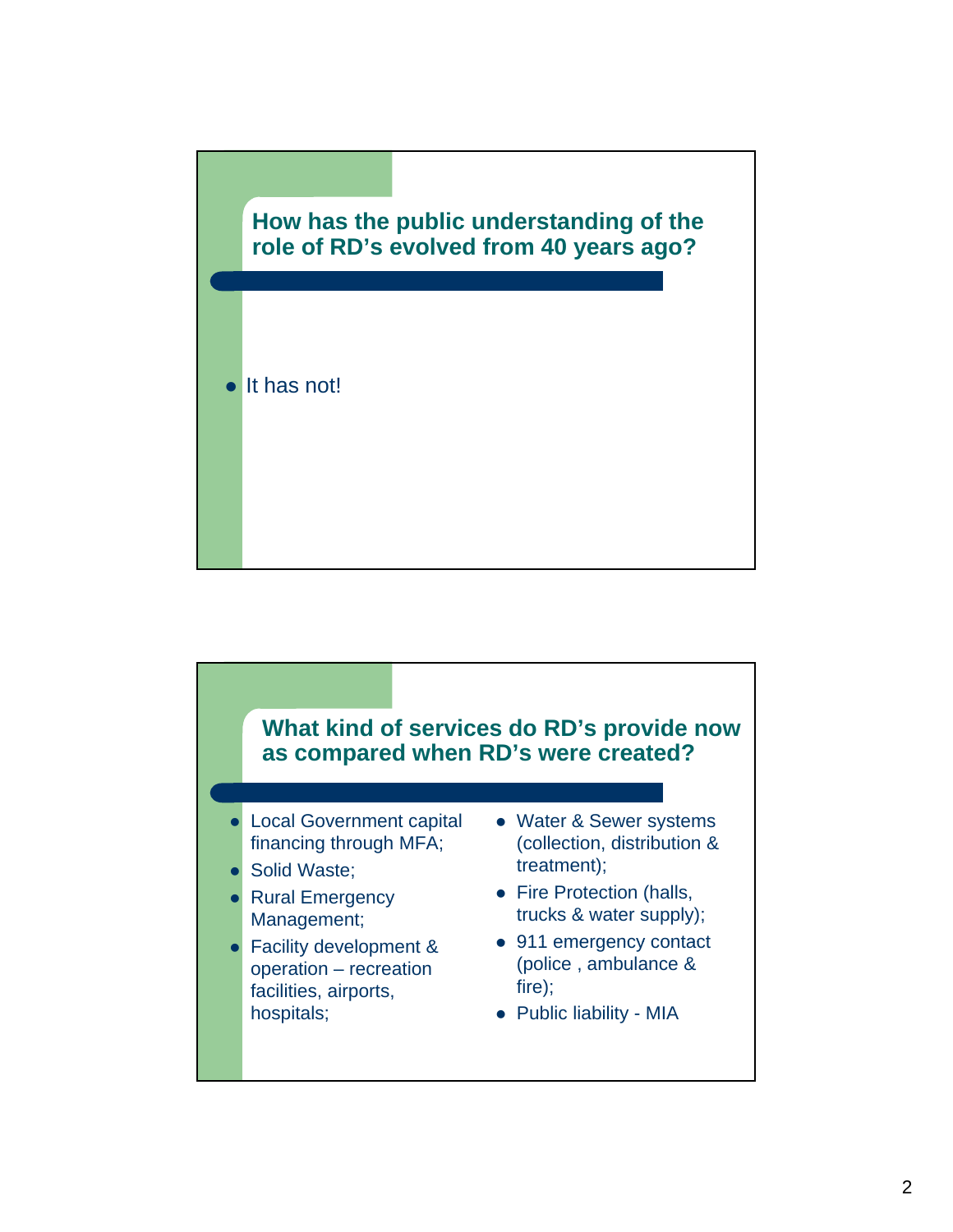

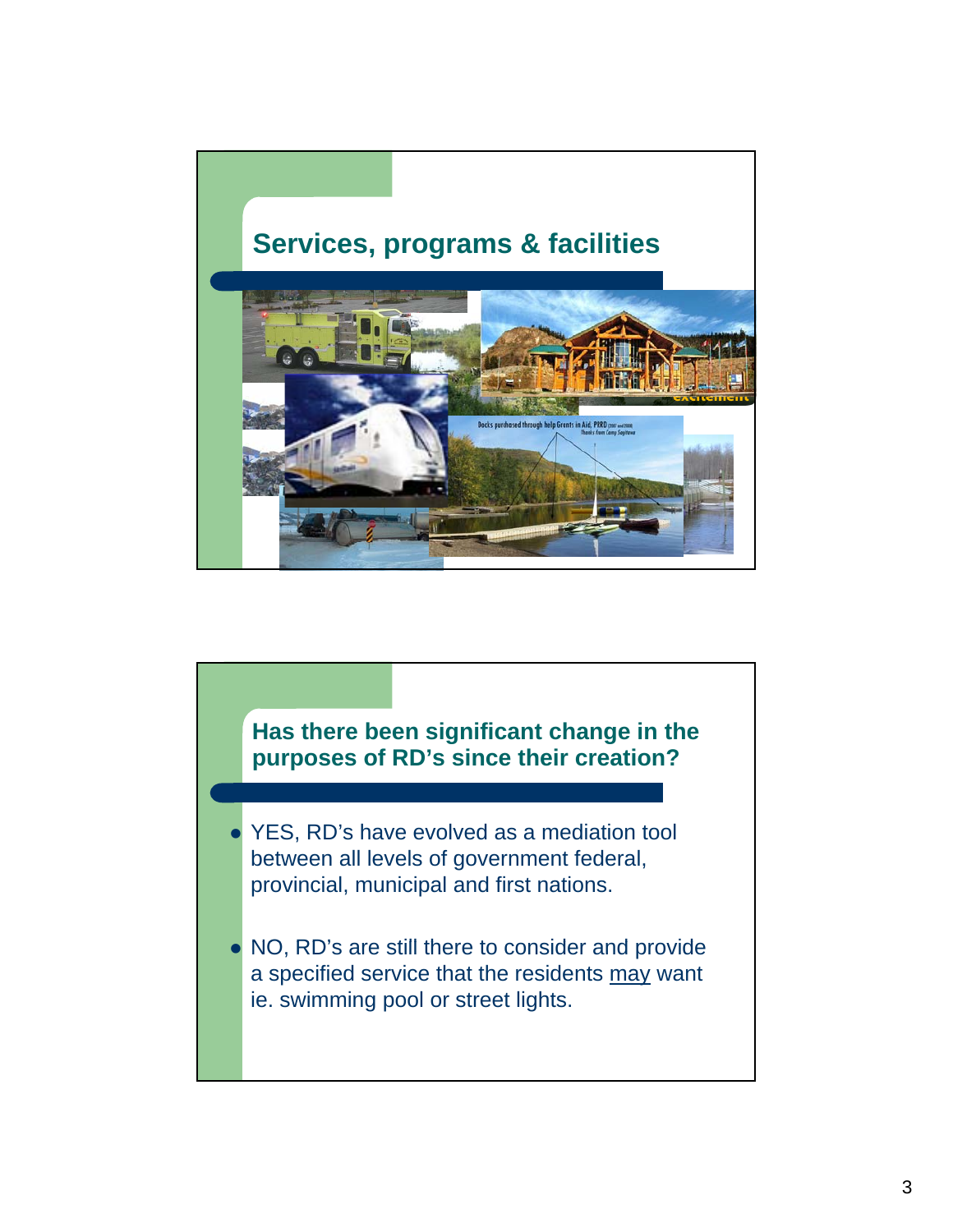

 Other than RD's taking over a few services like 911 and solid waste management, municipalities pretty much do their own thing unless the RD asks to be involved.